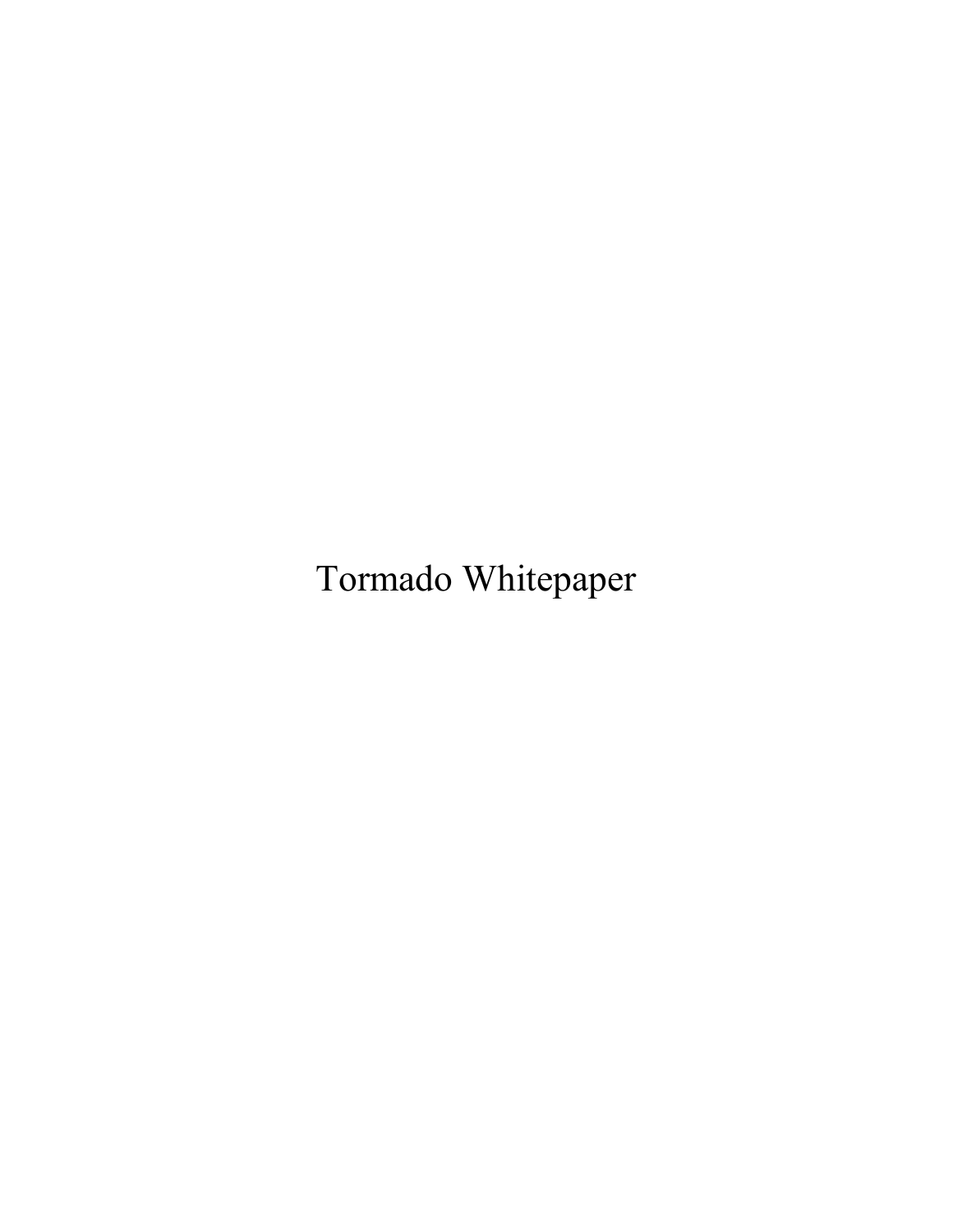## **CONTENTS**

Executive Summary Legal Disclaimer Glossary Highlighting the Problem Opportunity Solution About the company Our vision Our Mission Benefits of our exchange platform Features of the company Blockchain Based Tormado Intricate features of blockchain technology ERC20 Tokens Why choose ERC20 Tokens Token Details Roadmap The Team behind the vision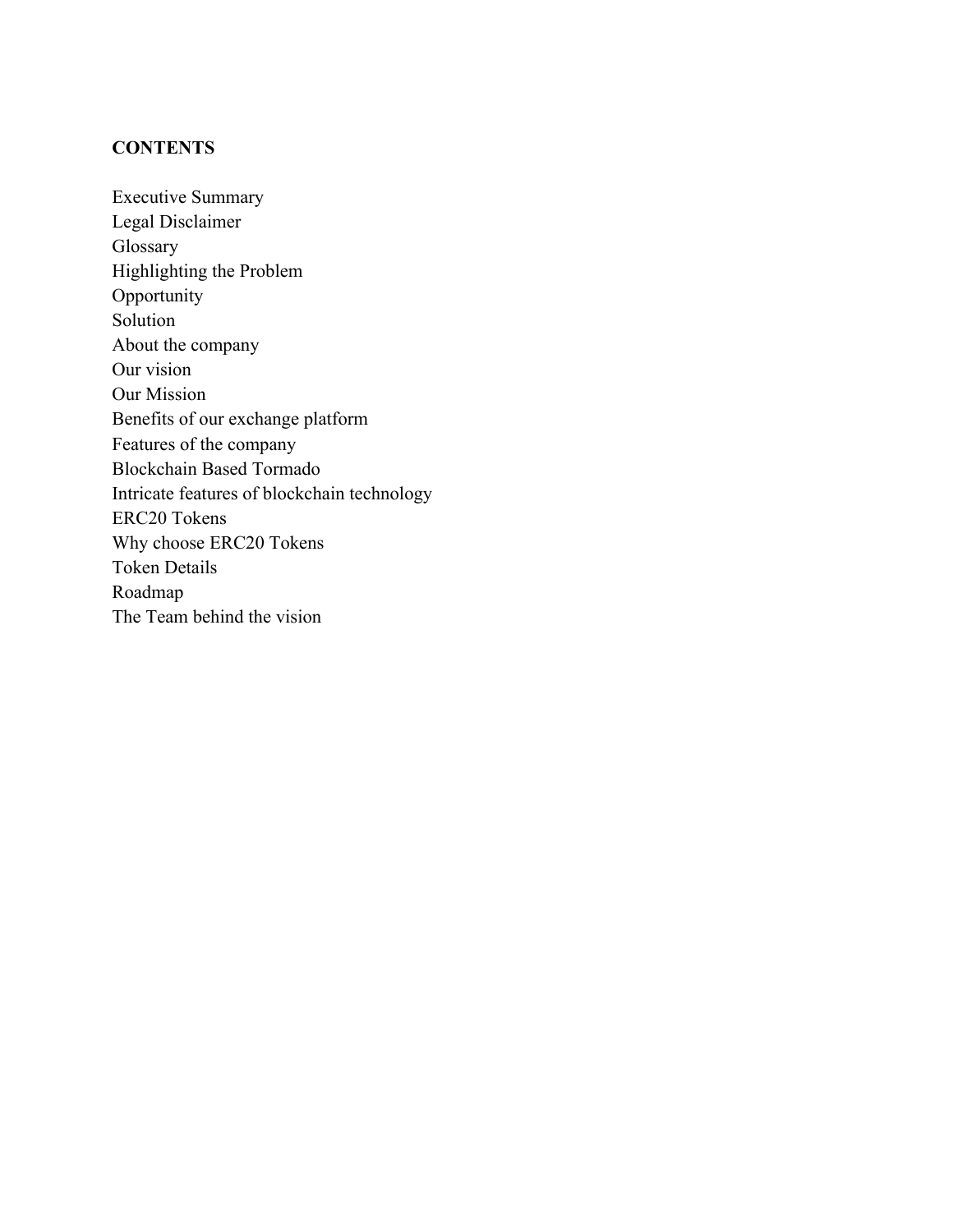## **Executive Summary**

The Inquest into the mainstream adoption of cryptocurrencies provides us with intriguing answers. The world is aware of the fact that cryptocurrencies are ruling the economy. However, not many are attentive to the actuality that the exchanges are faced with drawbacks. The cryptocurrency exchange is similar to the shares in a company. The exchange has no access restrictions. As the number of exchanges keeps increasing, the limitations do too. Some of the challenges pertaining to the exchanges are:

- The global cryptocurrency exchanges do not provide deposit and withdrawing options on a single platform.
- Most of the global exchanges are crypto-crypto platforms and provide the option to buy cryptocurrencies with a single fiat.
- The sign-up process is lengthy.
- Country-specific local exchanges provide minimal options to deposit and withdraw in a single day.
- High fees for trading cryptocurrencies and fiat currencies.
- There are few global exchanges that offer advanced technical analysis and auto trading facilities.
- No exchange provides tools to build basic as well as high-end algorithmic trading bots.
- No exchange provides trading from the chart and single click trading options
- There is no option of trading from the price ladder with single click buy and sell options.
- There is no provision of auto pattern recognition and auto pattern trading facilities.
- Very few exchanges provide the facility to list the ICO tokens and trade with fiats.

Cryptocurrencies, the dominant digital assets, are the future. With the use of blockchain technology, these assets have the potential to replace fiat currencies. The complication arises when the cryptocurrencies fail to be used to the optimum. To change this scenario, Tormado aims to build a one-stop currency exchange at global levels. This exchange will list and trade all types of cryptocurrencies and blockchain utility assets.

The insights into the market showcase that only a limited number of exchanges provide a platform to make advanced technical analysis, and develop algorithmic trading bots. We realized there is a vast potential to provide options and fulfill the void that the other exchanges have created.

**Tormado will build a highly secure, cutting-edge and high-speed cryptocurrencies/Fiat, crypto-crypto, tokens to Fiat and Tokens to Cryptocurrency exchange. The company aims to build user-friendly, powerful, highly responsible and scalable matching engine with a various set of applications.**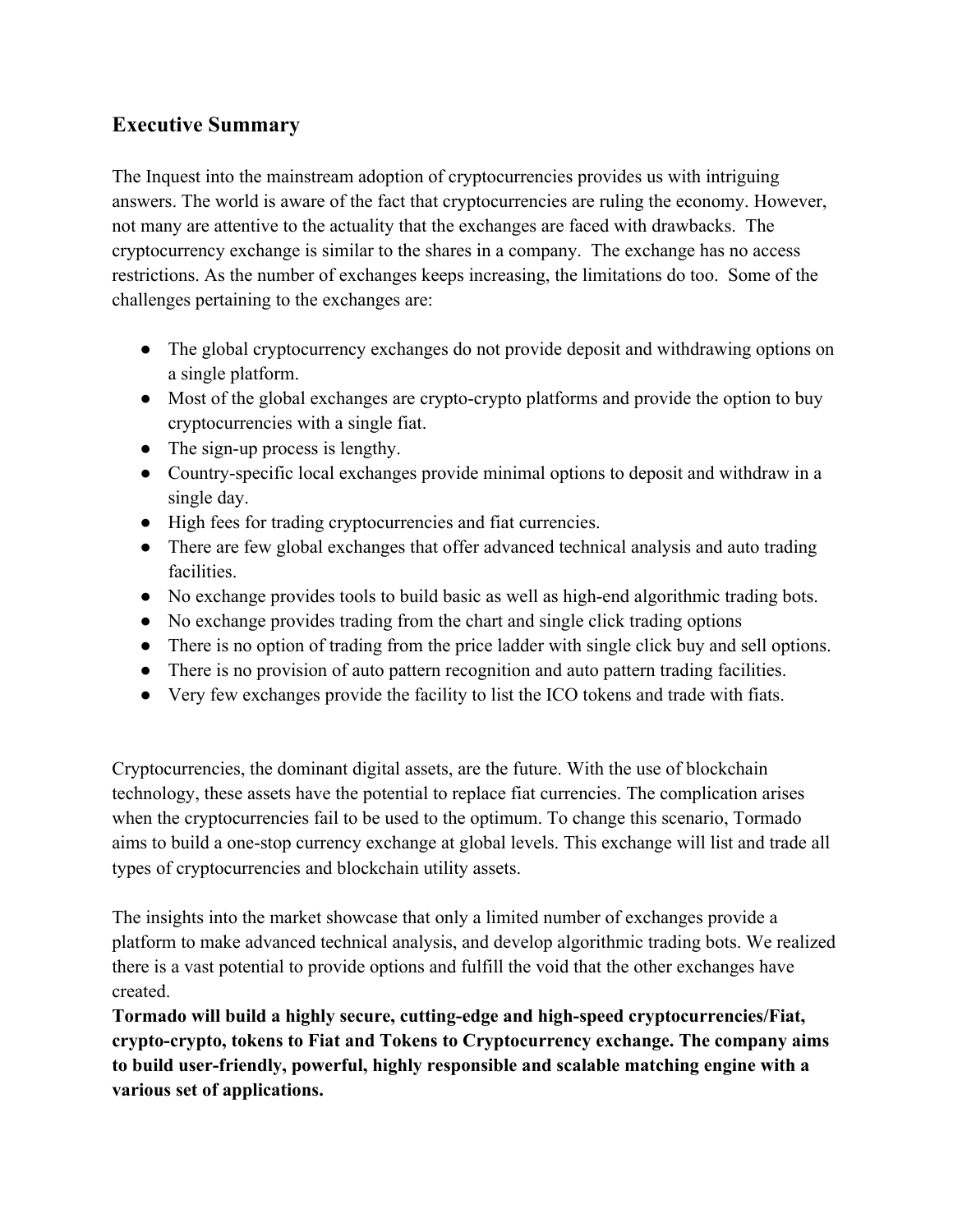**The exchange will support more than 300 cryptocurrencies. The exchange will support all the mainstream fiat currencies (AUD, USD, EUR, GBP, JPY, NZD) for buying and trading. The traders will be able to trade with a variety of base cryptocurrencies like BTC, ETH, NEO etc.**

Legal Disclaimer - **\* Please provide the details for this section\***

## **Glossary:**

**Address** - A secure identifier marked by a unique string of characters that enables payments to an individual or entity via blockchain transactions. It usually requires a private key to exclusively access the funds. For example, Bitcoin addresses are alphanumeric strings that begin with a 1 or 3; Ethereum addresses begin with '0x'.

**Altcoin** - A cryptocurrency or a category of cryptocurrencies that are an alternative to bitcoin. Many altcoins project themselves as better alternatives to bitcoin in various ways (e.g. more efficient, less expensive, etc.)

**blockchain** - A decentralized, digital ledger where transactions made in Bitcoin or other cryptocurrencies are recorded chronologically and publicly. The block contains information that, once it goes into the blockchain, it becomes part of the permanent and immutable database, connecting to other blocks in the blockchain like the links in a chain.

**Cryptocurrency** - A type of digital currency that is generally decentralized and uses cryptography (i.e. data is converted into a format that is unreadable for unauthorized users) for added security, making it difficult to counterfeit or manipulate.

**Decentralized** - A state where there is no central control, power or function, or in reference to infrastructure, no central point of failure. See Vitalik Buterin's definition of decentralization.

**ERC-20** - A type of token standard for Ethereum which ensures the tokens perform in a predictable way. This allows the tokens to be easily exchangeable and able to work immediately with decentralized applications that also use the ERC-20 standard. Most tokens released through ICOs are compliant with the ERC-20 standard.

**Ethereum** - An open source, decentralized platform based on blockchain technology created by Vitalik Buterin in 2013. It runs smart contracts on a custom built blockchain that allows developers to create markets, store registries of debts, and so on. For more information, please visit the Ethereum Foundation website or read their whitepaper.

**Hard cap** - The maximum amount that an ICO will be raising. If an ICO reaches its hard cap, they will stop collecting any more funds.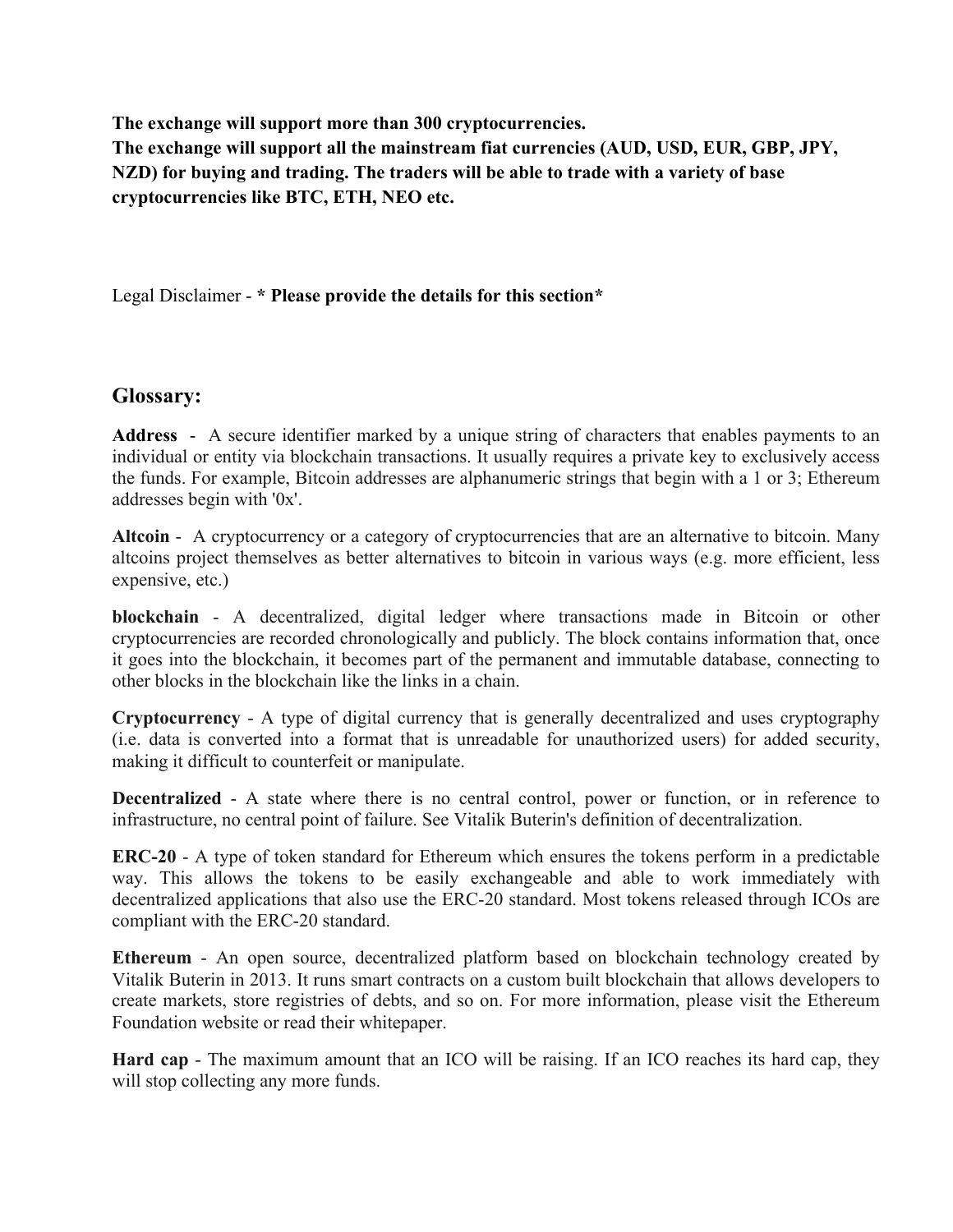**Initial coin offering (ICO)** - An unregulated means by which a cryptocurrency venture, typically early stage, can raise money from supporters by issuing tokens. It is often referred to as a crowdsale as ICO participants may potentially earn a return on their investments (as opposed to crowdfunding, where supporters donate money to a project or cause). Ethereum is currently the most popular platform for launching ICOs.

**Maximum supply** - An approximation of the maximum number of coins or tokens that will ever exist for a cryptocurrency or crypto asset.

**Smart contracts** - An automated mechanism involving two or more parties where digital assets are put in and redistributed at a later date based on some preset formula and triggering event. The contract can run as programmed without any downtime, censorship, fraud or third-party interference. For more information, see Vitalik Buterin's terminology guide.

**Soft cap** - Generally refers to the minimum amount that an initial coin offering (ICO) needs to raise. If the ICO is unable to raise that amount, it may be canceled and the collected funds returned to participants.

**Token** - Crypto tokens enable the creation of open, decentralized networks, and provides a way to incentivize participants in the network (with both network growth and token appreciation). This innovation, made popular with the introduction of Ethereum, has given rise to a wave of token networks (e.g. prediction markets, content creation networks, etc.) and token pre-sales, or ICOs.

**Wallet** - A store of digital assets such as cryptocurrencies, analogous to a digital bank account. Crypto wallets can be divided into two categories: hosted wallets (e.g. wallets store on exchanges or thirdparty servers) and cold wallets (e.g. hardware wallets such as the Ledger Nano S, paper wallets and desktop wallets).

**Whitepaper** - An informational document that generally informs readers on the philosophy, objectives, and technology of a project or initiative. Whitepapers are often provided before the launch of a new coin or token.

#### **Highlighting the problem**

The problem arises when the exchanges do not provide a fair share. The cryptocurrencies are suppressed by a number of limitations. As mentioned above, the exchanges do not provide all the necessary options for the traders. The barriers will be overcome only when the crypto exchanges become flexible. The major problems barricading the cryptocurrency industry are:

• The global cryptocurrency exchanges do not provide deposit and withdrawing options on a single platform.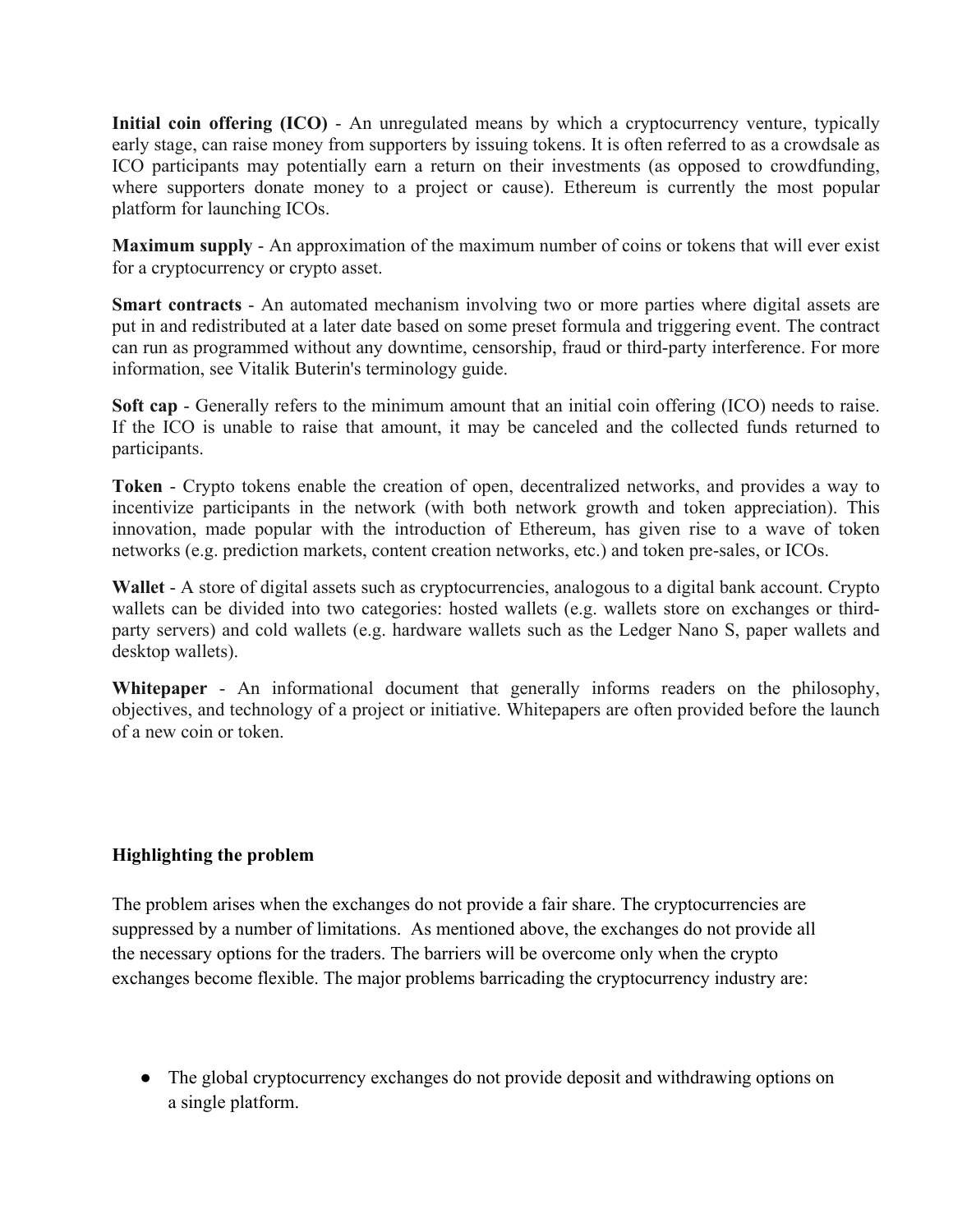- Most of the global exchanges are crypto-crypto platforms and provide the option to buy cryptocurrencies with a single fiat.
- The sign-up process is lengthy.
- Country-specific local exchanges provide minimal options to deposit and withdraw in a single day.
- High fees for trading cryptocurrencies and fiat currencies.
- There are few global exchanges that offer advanced technical analysis and auto trading facilities.
- No exchange provides tools to build basic as well as high-end algorithmic trading bots.
- No exchange provides trading from the chart and single click trading options
- There is no option of trading from the price ladder with single click buy and sell options.
- There is no provision of auto pattern recognition and auto pattern trading facilities.
- Very few exchanges provide the facility to list the ICO tokens and trade with fiats.

January 2018, witnessed almost 120 standalone cryptocurrency exchanges and more than 1000 individual markets. The daily trading volume is equivalent to \$20 billion and the market cap is \$700 billion. The exchange platforms are highly fractured due to poor execution, speed, pricing and security.

Some of the other problems are:

## ● **Insecure platform:**

Exchanges are prone to hacking and it's mandatory to invest in a secure platform. There are many exchanges that were hacked and eventually shut down. Tormado is tested and built to provide the best and high quality services. It strives to ensure the highest security possible.

## ● **Low liquidity**

The issues of liquidity have been persisting and to deal with it there has to be a highly skilled team and in-depth knowledge about the platform and industry resources. Tormado makes sure to fulfil the requirements to eliminate the low liquidity issues.

## ● **Poor Technicalities**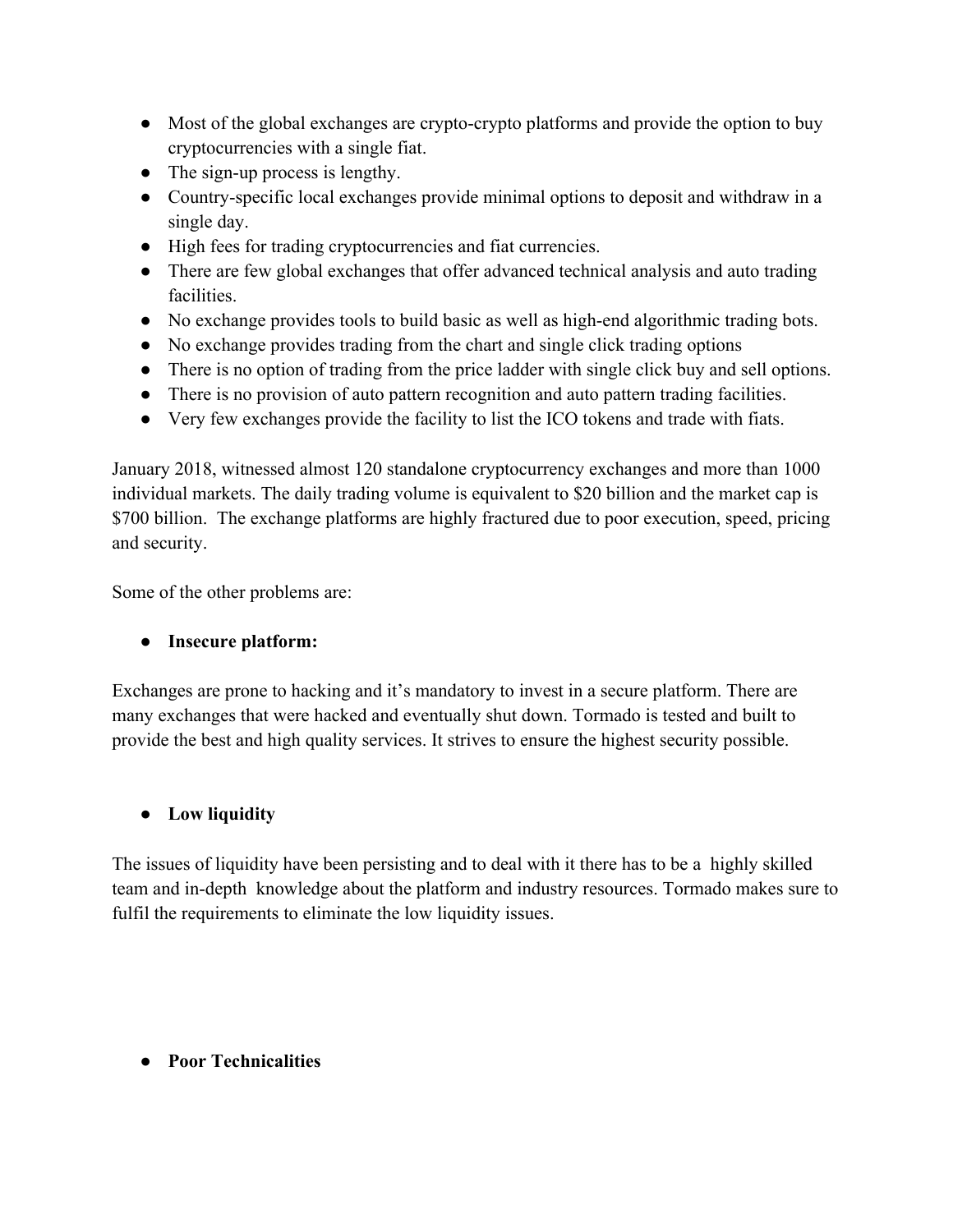The exchanges are often operated by inexperienced people that lead to insufficient security and efficiency. To make sure this does not happen, Tormado consists of a team who has the highest experience in the field.

## ● **Bad Customer Service**

The slightest of delays in the exchange are the most dangerous and annoying for the traders. The traders are the real wealth of the system and must be provided attention whenever needed. Tormado keeps this in mind and will build a support system which will address traders' problems immediately.

## ● **No Language support**

Language has always been a problem. Exchanges deal with one or two languages, but Tormado makes sure to address different languages to tap into the global market.

## **The Opportunity**

At Tormado, we firmly believe that cryptocurrency is the future currency, replacing fiat currencies.

The cryptocurrency market has a combined market cap of \$175 billion. The blockchain platform is driving the economy toward a secure domain. We believe that there is a large number of professional and novice traders in the world who wish to buy and trade cryptocurrencies using fiat currencies.

The Tormado team possesses in-depth knowledge about cryptocurrencies, hence, developed this exchange.

#### **Tormado as a solution**

To eradicate the issues prevailing with the exchanges, Tormado will build a highly secure, cutting-edge and high-speed cryptocurrencies/Fiat, crypto-crypto, tokens to Fiat and Tokens to Cryptocurrency exchange.

#### **Exchange**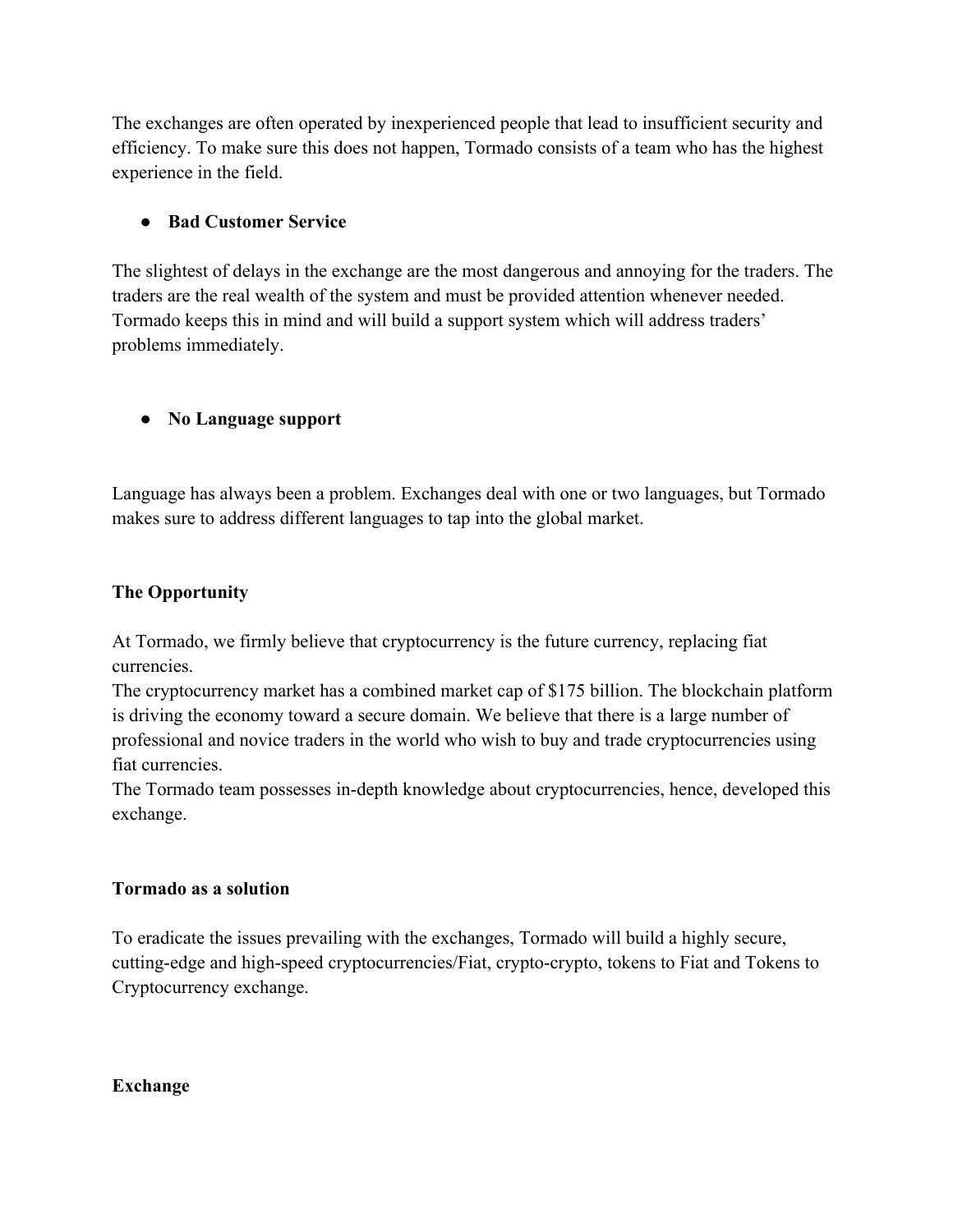- The company aims to build a user-friendly, powerful, highly responsible and scalable matching engine with a various set of applications.
- The exchange will support more than 300 cryptocurrencies.
- The exchange will support all the mainstream fiat currencies (AUD, USD, EUR, GBP, JPY, NZD) for buying and trading. The traders will be able to trade with a variety of base cryptocurrencies like BTC, ETH, NEO etc.

#### **Matching Engine**

Tormado's matching engine sustains orders/second. This makes Tormado, one of the fastest exchanges in the market.

#### **Token listing**

The exchange will support the listing of utility ERC20 tokens. Later, tokens supported by other blockchain will be added.

#### **ICO launch Pad**

We will provide the facility to launch an innovative blockchain. Tokens launched will be available immediately upon completion of ICO.

#### **Multiple Fiat Money**

Fiat currency is backed by the government. The currencies that we use in our everyday lives are called fiat currencies. A legal tender not supported by a physical commodity is called Fiat money. Tormado will establish a platform for the trading of Multiple Fiat Money. Traders will be able to deposit/withdraw multiple fiat money without limitations.

**Advanced Trading Platform**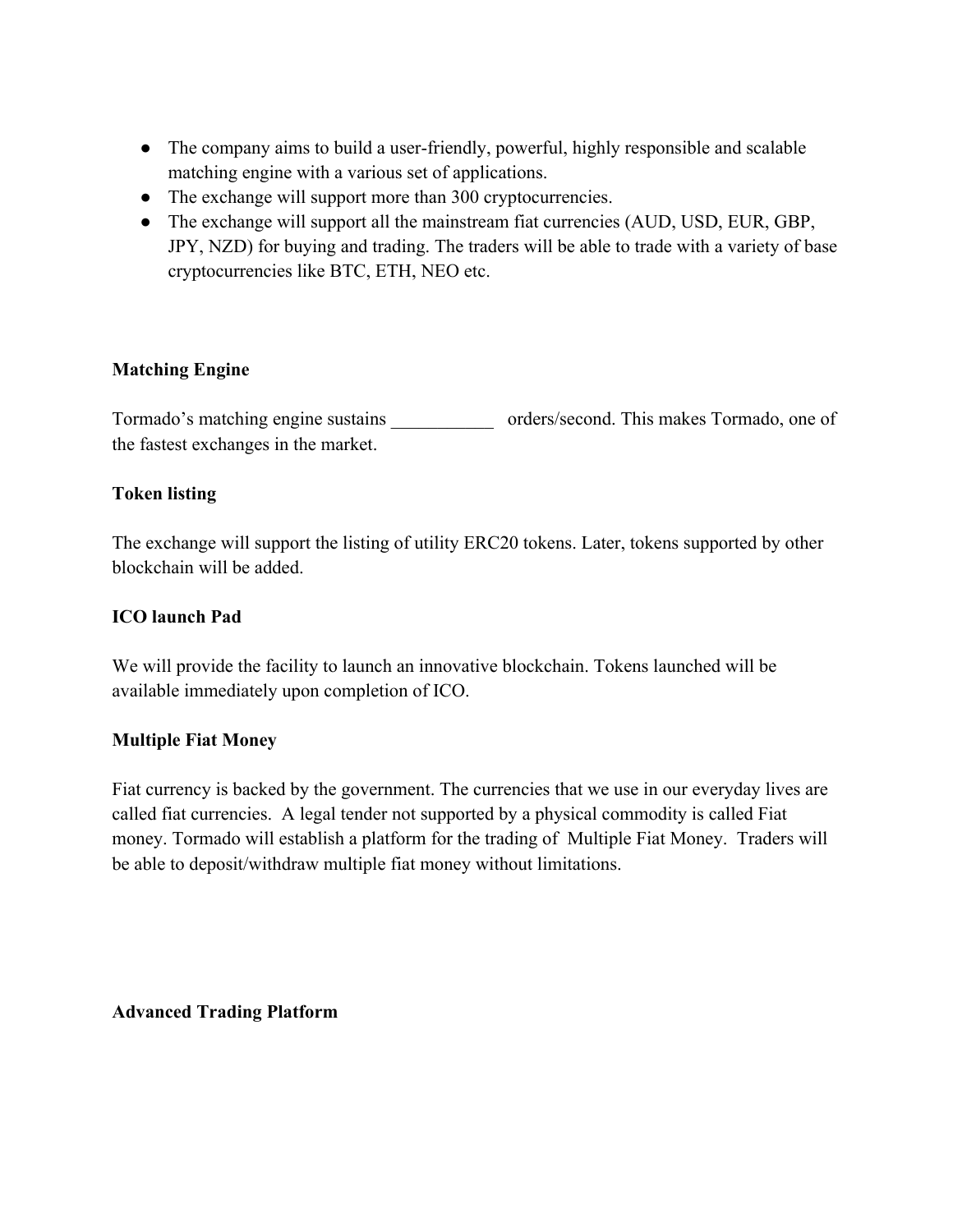The exchange will act as an advanced trading platform with exclusive features to trade cryptocurrencies/fiat, crypto to crypto, Tokens to fiat and Tokens to crypto exchange. The platform will be highly scalable and responsive.

### **About the company**

Tormado is a dynamic trading platform aiming to ease the lives of traders. A company that believes cryptocurrencies are the future. The company was established in the year headquartered in The company intends to provide the best services for traders bridging the gap between the cryptocurrency ecosystem and the trading platform, by launching its Exchange.

Based on the current situations and pricing, the company is looking forward to launching an advanced trading platform.

#### **Our Vision**

At Tormado, we believe that our customers should be given nothing but the best. We have always conceived cryptocurrencies to be the future, replacing fiat currencies. Our vision is to build a global one-stop digital currency exchange to list and trade all types of cryptocurrencies and blockchain utility assets.

#### **Our Mission**

Since there are only a few exchanges that provide a platform to perform advanced technical analysis or develop algorithmic trading bots, our mission is to change this situation and gain momentum in the present. We intend to provide users with a platform that facilitates easy trading.

#### **Benefits of our Exchange Platform**

Tormado exchange provides users with the following:

- A platform for fair trading
- A one-stop solution for all your needs
- An exchange that is user-friendly
- The exchange will support more than 300 cryptocurrencies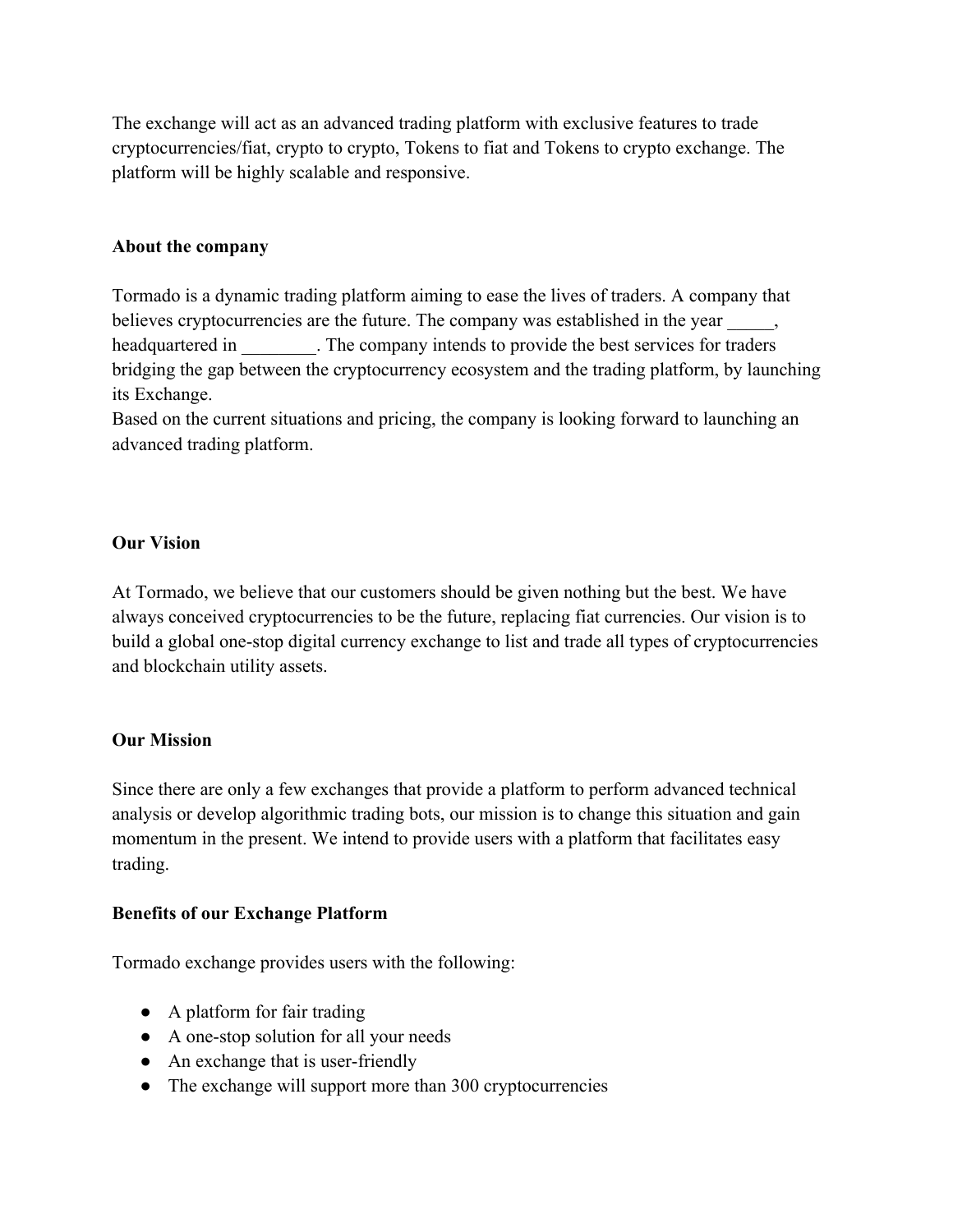- Tormado will support all the mainstream cryptocurrencies
- All the base cryptocurrencies can be used to trade
- Save time and cut-down on costs
- A wide range of options to perform technical analysis
- Trade with fiat or cryptocurrencies
- Build sophisticated algorithmic trading bots
- Fair pricing
- Trade tokens with fiat pairs
- The facility to launch an innovative blockchain ICO

#### **The feature that outstands the others are:**

- Liquidity Liquidity is when the asset or security can be quickly bought or sold in the market without affecting the price of the asset. At Tormado, the liquidity will be provided to other exchanges as well.
- Will If the wallet owner passes away, the total coins will be shared with the nominee.

#### **Features**

#### **Technical analysis and auto chart pattern recognition tools**

Successful traders are often highly skilled at identifying chart patterns and setups with distinctive characteristics that helps them read market clues and put odds in their favour. After identifying the patterns, trader's filters and trades high probability trade setup with high chance of successful trades. However, there are hundreds of different chart pattern types in existence, such as double top and double bottoms, triangles, rectangles, channels, flags, Elliott waves, head and shoulders and many other patterns. However, with so many different patterns it becomes very difficult to identify them, especially in real-time, fast moving markets.

· We aim to develop dynamic auto chart pattern recognition tool in the platform that will recognise various emerging patterns for user selected time frames, from all the trading pairs along with star rating. Star ratings of the pattern will help traders to identify the strongest patterns with high probability of success and trade those pairs.

· Our platform will also enable traders to develop their own patterns and add the developed custom pattern to their personal pattern library.

Our platform will have professional charting facility with over 100 technical indicators added for performing advanced technical analysis. We also aim to include drawing tools for performing trend analysis, Fibonacci drawings tools, geometric drawing tools, markers, text and other general drawing tools.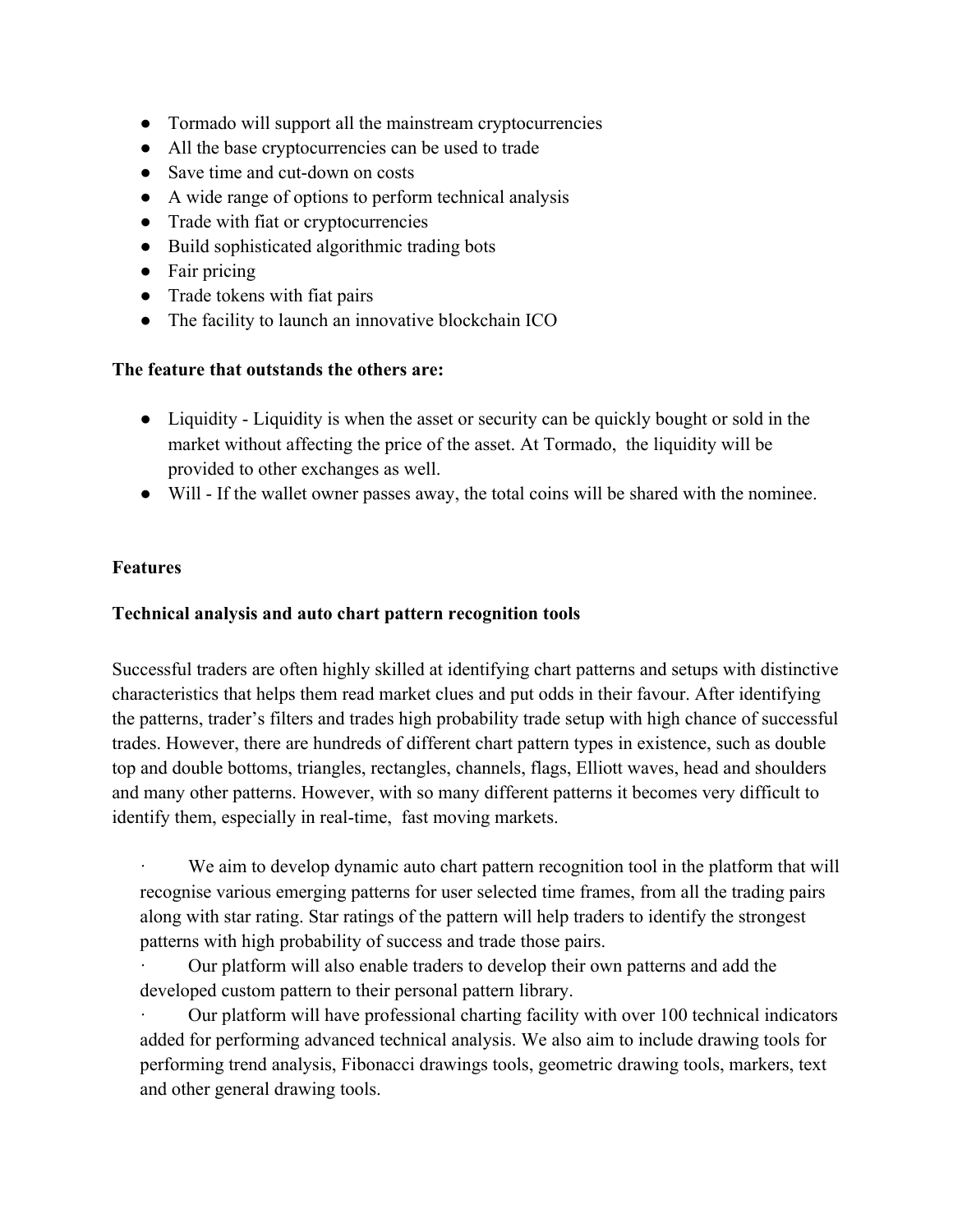Detachable charts that enable various trading pairs on multiple screens.

### **Quick Click trading**

· Our proposed platform will also enable traders to trade from chart and one click trading option from a price display.

We also aim to develop and include in our platform trading on price ladder with single click. This option will be useful for traders who want to enter and exit the market quickly

#### **Algorithmic Trading System development and testing**

With advancement of computers and machine learning now a days many high net funds uses sophisticated computer algorithms to guide their decisions for investing and trading. Computers and algorithms have become mainstream in investing and we expect this trend to continue as younger, more computer savvy investors continue to allow portions of their money to be managed by Trading Systems to reduce risk and increase returns. We aim to include tools in our platform that will enable all traders from novice to professional traders to create trading systems with and without coding as well as develop automatically the trading system for any market that is available on our platform. We also aim to provide facility to backtest the developed algorithmic trading system, assess its performance with variety of statistics and then deploy the systems to live market. Following are the tools that we aim to develop and include in our trading platform.

· **Pick and plug system development:** Develop trading systems manually without coding in a few simple steps with set indicators and using specific criteria in few simple steps by picking the indicator, select the signal conditions, select entry conditions to buy or sell and finally select exit conditions with profit and loss target.

· **Auto algorithmic trading system development:** Develop trading system automatically for any market by using our powerful program to run on the market that extracts required information, than apply trading system developer tool to generate a new trading system with its own signals that can be deployed on our trading platform for auto trading. The trading system generator tool will automatically write the code in easy to understand language that is compatible with our platform.

· **Manual coding for system development:** Our platform will provide the tools for traders to code their own system using simple coding language to develop custom complex trading systems and deploy it on our platform for auto trading.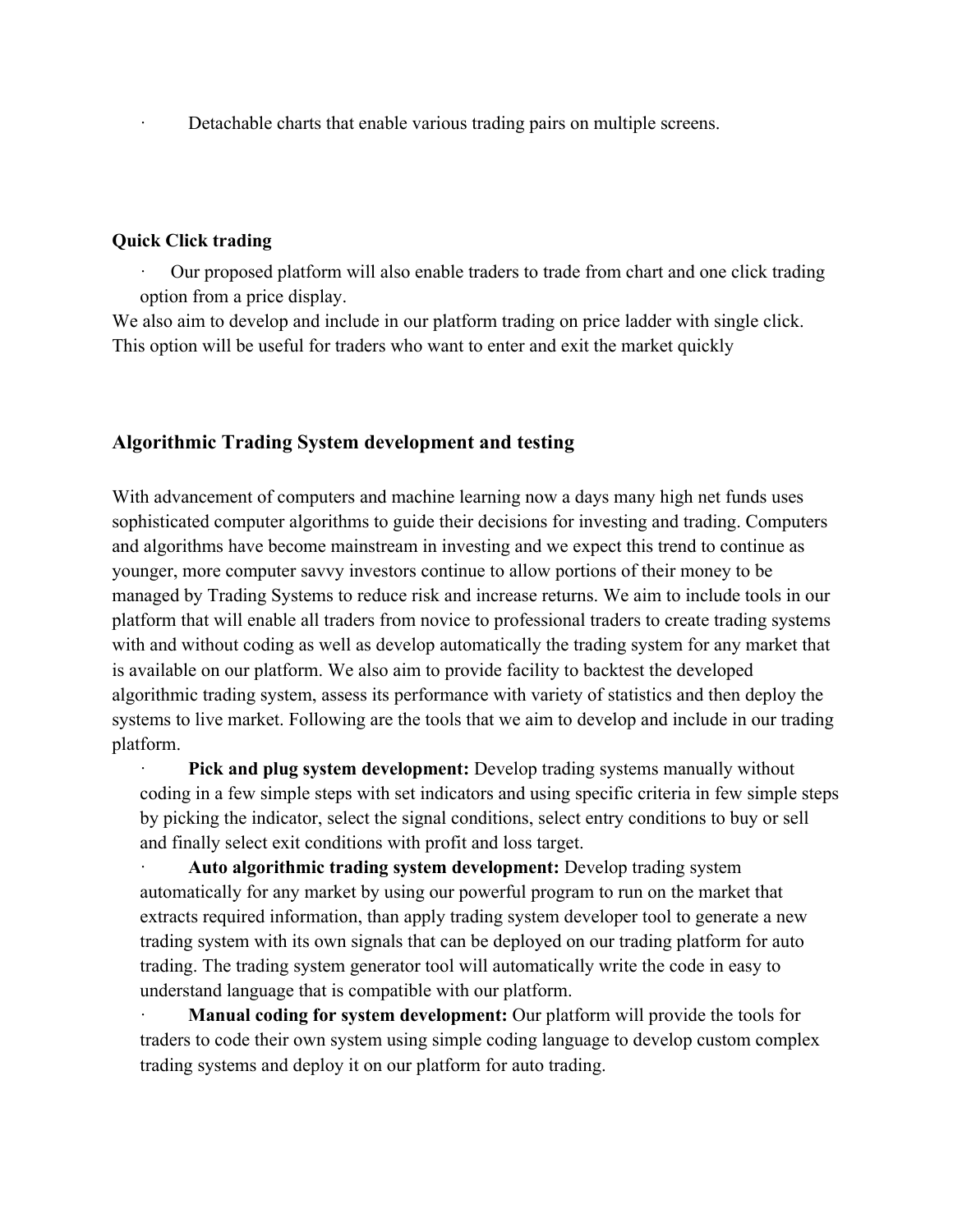#### **Social media sentiment trading signal generation**

We plan to build a tool within our platform that can analyse various social media and generate a buy and sell signals for cryptocurrencies.

#### **Advantages of Trading with algorithm**

- Speed The algorithms are written beforehand and automatically executed. The speed is measured in fractions of a second.
- Accuracy Since the computer handles all the data, human errors become less. Manual entries call for lesser accuracy.
- Reduced costs
- Has the advantage of scanning and executing on multiple indicators.

Apart from the above factors, the biggest advantage is the ability to remove human emotion. Since the trades are confined to set criteria, the elimination of human emotions leads to rational decisions.

The other perk is that with algorithm trading, traders do not have to spend a lot of time on monitoring the markets.

# **Trading platforms**

We aim to develop web, desktop, mobile (android and IOS) app.

## **Other developments**

We aim to develop crypto payment processing for ecommerce. This will help in unblocking enormous potential for revenue and will also help in mainstream adoption of cryptocurrencies.

## **Security**

·

We aim to install all the possible security measures as described in CryptoCurrency Security Standard (CCSS)

· **Wallets:** multisig wallets

· **Hot, Warm and Cold Wallet management:** Blockchain assets will be stored in following order. Hot wallet will have around 5% of blockchain assets, warm wallet will have other 5% of blockchain assets and Cold wallet will have around 90% of blockchain assets. The keys will be stored at secure and geographically diverse and safe locations.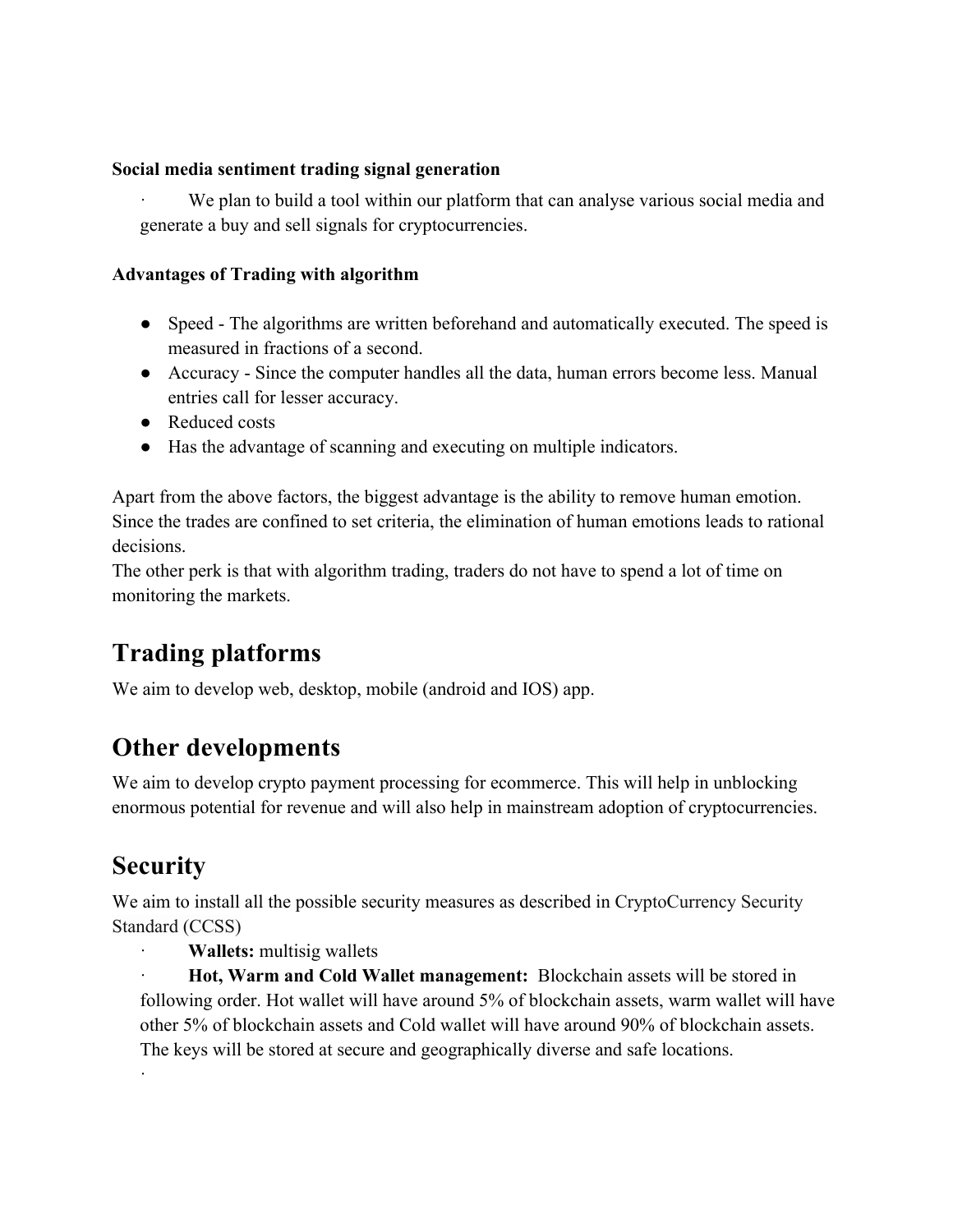**Data:** All server side data will be fully encrypted with AES256 encryption with multiple backups.

**Secure Web Service:** Website and data will be secured by installing Web Application Firewall (WAF) to protect from threats of DDoS, SQL injection, cross-site scripting (XSS) and remote file inclusion (RFI), data transfers using Secure Sockets Layer (SSL) and Transport Layer Security (TLS) certificate, Block visitors by country, Multi-user / role based access control, if we plan to use debit or credit card for payments then installing 'The Payment Card Industry Data Security Standard' (PCI DSS) 3.2 or 6.6 Compliance depending on our legal requirements.

**Engine and platform testing:** Once our exchange is ready for beta testing, we will hire multiple independent certified professional companies to do a 360 degree penetration testing. Penetration testing will include source code assessment desktop, web and mobile application testing to ensure that our platform has no security loopholes.

**User account security:** All users will have to activate 2FA using Google Authenticator. 2FA will be used to authorize withdrawals of fiat or cryptocurrency from user's wallet. User password should have minimum of 10 characters and MUST include at least one small letter, one capital letter, one special character and one number. Password will be salted and hashed.

### · **OTHER security measures to be listed**

#### **Blockchain Based Tormado**

The technology is a pivotal factor for the growth of cryptocurrencies. It aids in the transfer of cryptocurrencies. The technology works on the basis of open ledger and distributed structure. Openledger is a term used when everyone can see the transactions and verify their validity. The blockchains cannot be altered, since the cryptographic and hash algorithms protect the ownership of funds. The blockchain technology eliminates the need for a centralized authority. The transactions are dictated by the governing currency system. The blockchain is a decentralized, open ledger where the transactions are transparent, secure and fast. The biggest advantage is the low fee structure.

These digital assets have changed the way the world looks at virtual currencies. It is slowly and steadily replacing financial institutions. Some of the major attributes of these are:

- 1. It prevents fraudulent activities. Since these are digital, reversing the transaction is not possible.
- 2. It is a peer-peer transaction.
- 3. There is no transaction fee.
- 4. There is no possibility of identity theft.
- 5. It is accessible universally.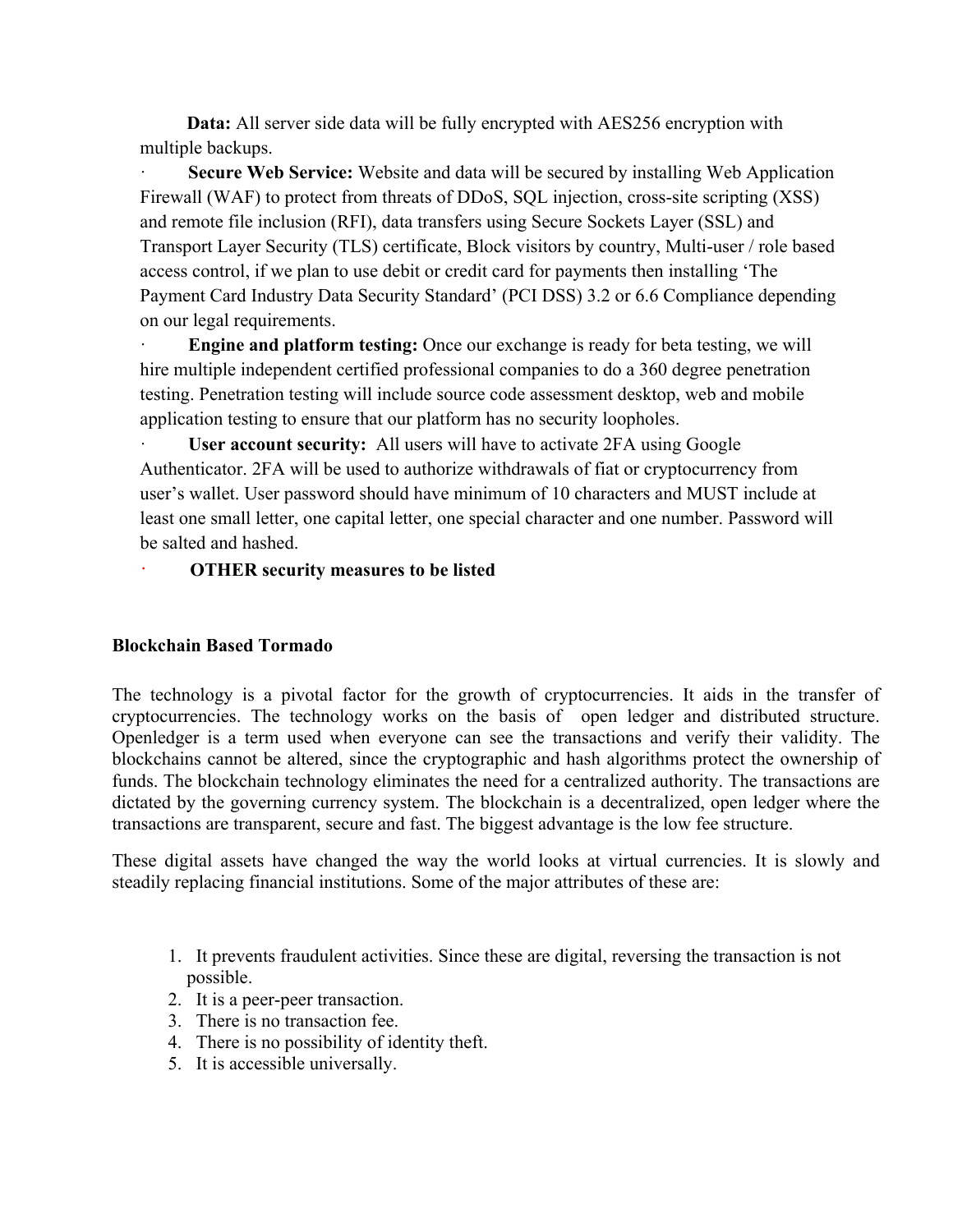#### **What is Blockchain**

The blockchain is a digital ledger that records transactions worldwide. It acts like a spreadsheet. Any information recorded cannot be changed or erased.

It is in chronological order. It is a peer-peer transaction which cannot be reversed.

Each block in the chain is time stamped and individuals enter transaction details in the blocks. There are no centralized data in the blockchain. This prevents others from tampering with the data. The blockchain is purely decentralized, which means, it can neither be run by a certain company nor a person.

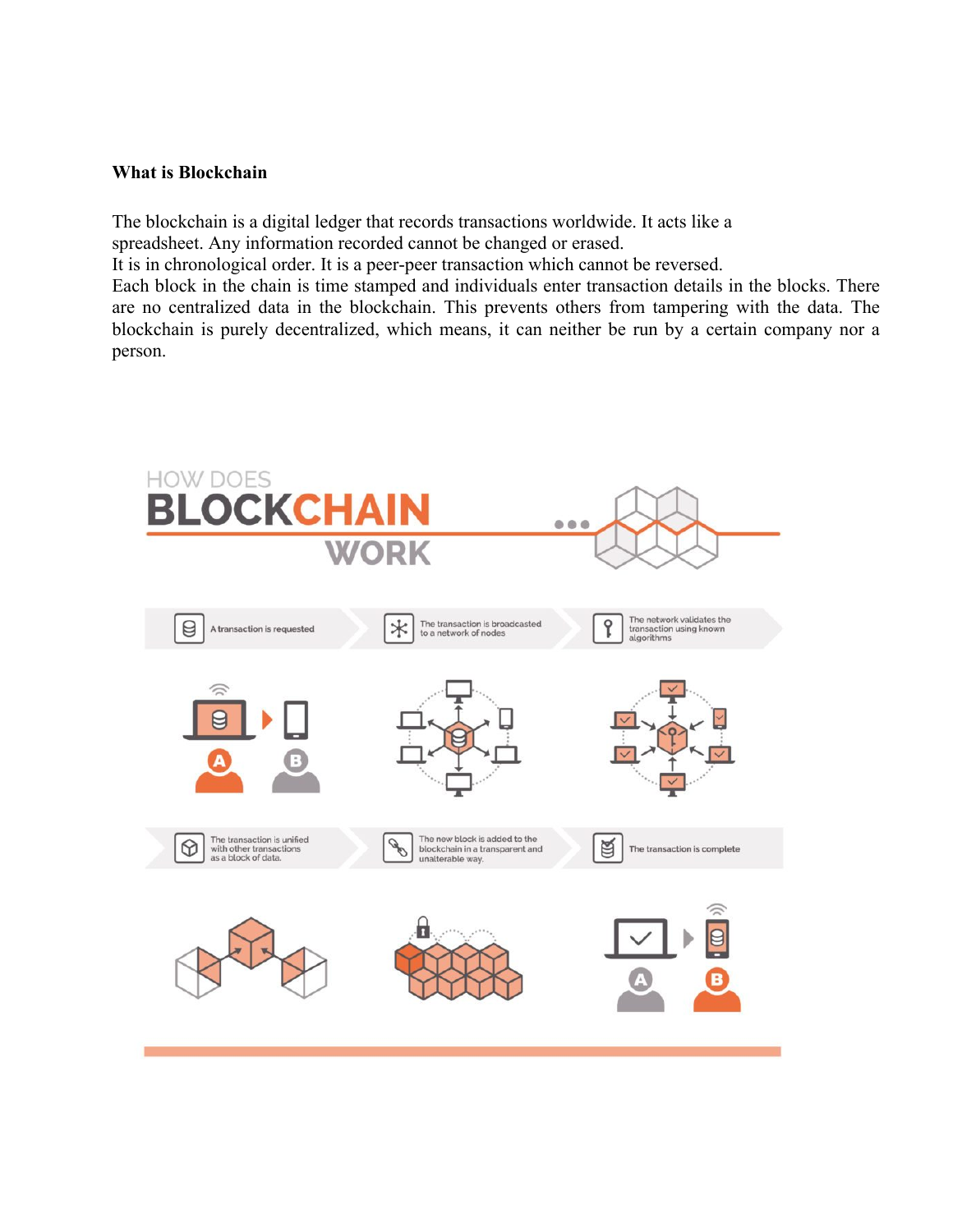In comparison to traditional database technologies and centralised systems, the implementation of blockchain technology is relatively cheap and require less IT investment. Due to the high security feature of blockchain technology, the financial sector shows huge interest. Bank-specific cryptocurrencies have been modelled on bitcoin and self executing smart contracts.

#### **ERC20 TOKENS**

## **Ethereum: The network behind Tormado**

Proposed in late 2013, by Vitalik Buterin, a cryptocurrency researcher and programmer, Ethereum was founded. There were 11.9 million coins that were premined and that accounted for about 13% of the total circulating supply. Ethereum is a decentralized application that supports digital currency similar to Bitcoin. With this, purchases can be made online, used for trade or sent to any individual. Bitcoin uses blockchain technology while the cryptocurrency that Ethereum uses is called Ethereum which runs on smart contracts.

Ether is a cryptocurrency whose blockchain is generated by the ethereum platform.

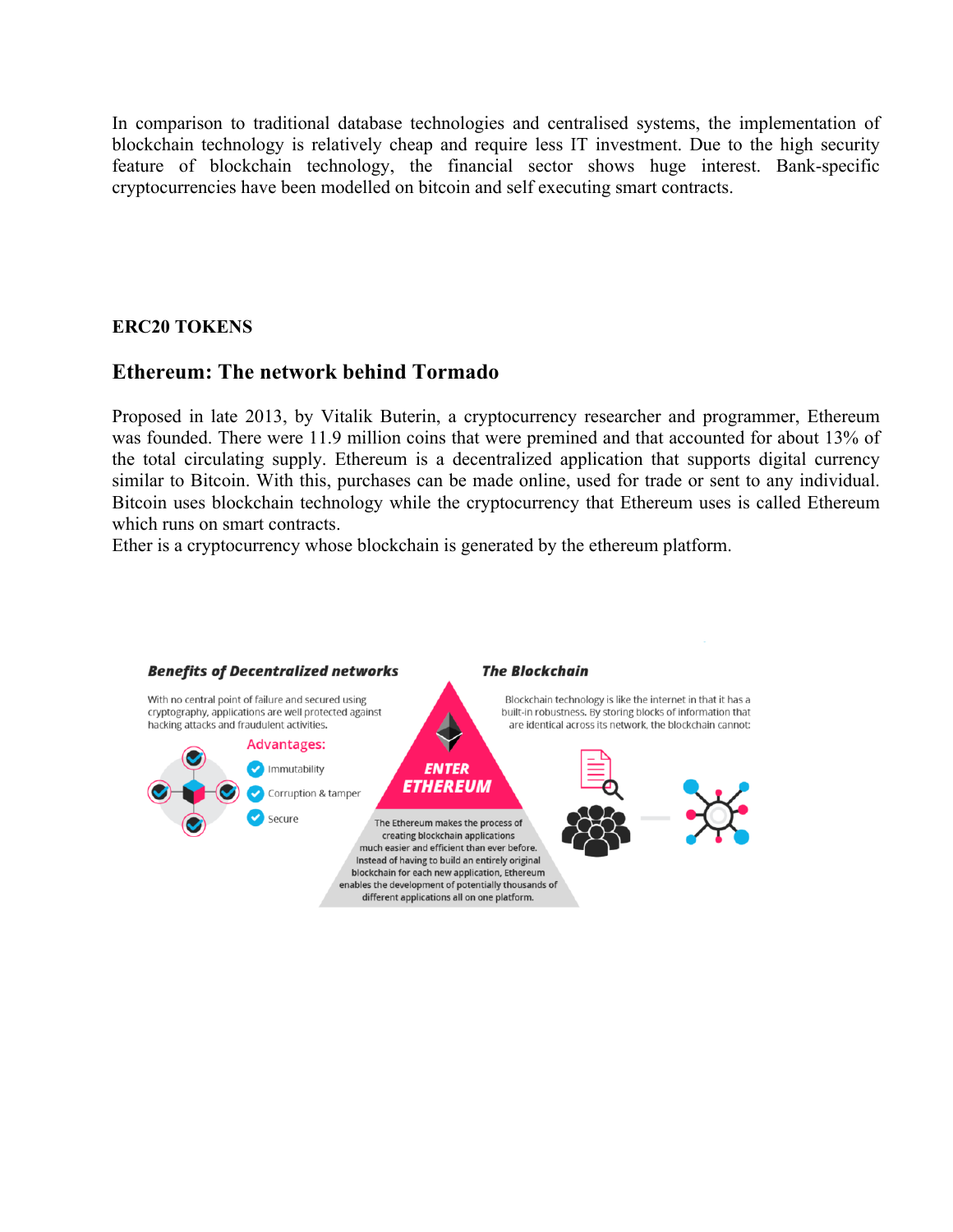#### **Smart Contracts:**

A smart contract also called a crypto contract is a computer program that directly controls the digital currencies or digital assets between parties under certain conditions. These smart contracts are stored on blockchain technology and are secure. The smart contracts are high level programming compiled and deployed to the Ethereum blockchain. The Ethereum blockchain applications are usually called as Decentralized applications. There are many usecases including internet of things, sports betting and electricity sourcing and pricing.

| <b>Token Name</b>      |                          |
|------------------------|--------------------------|
| <b>Token Code</b>      |                          |
| <b>Soft Cap</b>        | <b>USD 5 million</b>     |
| <b>Hard Cap</b>        | <b>USD 30 Million</b>    |
| <b>Token Supply</b>    | 300 million              |
| <b>Burning process</b> | 0.5% of each transaction |
|                        |                          |
|                        |                          |
|                        |                          |

### **Tokenomics**